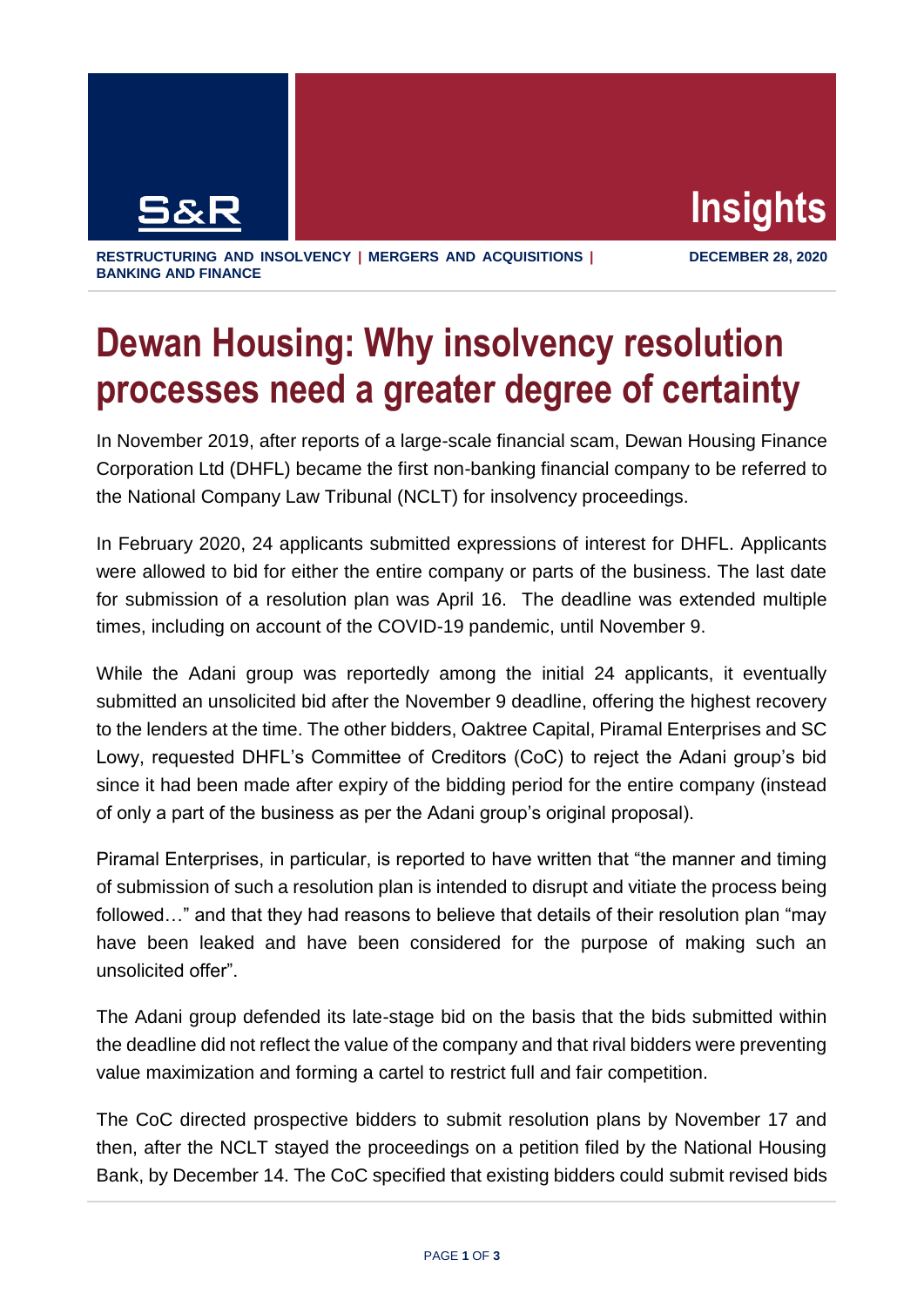with their best offer (failing which their previous resolution plans would be considered as final).

While SC Lowy withdrew from the process on grounds of unfair treatment, both Oaktree Capital and Piramal Enterprises have presented higher bids than the Adani group in this fourth and ostensibly final round.

A resolution plan under the Insolvency and Bankruptcy Code, 2016 (IBC) is not a sale or an auction or a recovery – it is a plan for insolvency resolution of the borrower as a going concern while maximizing the value of its assets and promoting entrepreneurship, availability of credit, and balancing of interests of all stakeholders.

The objectives of the United Nations Commission on International Trade Law for an insolvency resolution regime, cited by the Bankruptcy Law Reforms Committee in its November 2015 report, included certainty in the market, provision of timely, efficient and impartial resolution, ensuring a transparent and predictable insolvency law and maximization of value of assets.

The principles relied on by the Bankruptcy Law Review Committee included symmetry of information between creditors and debtors and time-bound process to better preserve economic value. While late-stage bids may be acceptable in exceptional circumstances, this cannot be allowed to become a regular feature of the CIRP.

In the Binani Cement insolvency process, the resolution plan submitted by Dalmia Bharat was initially approved by the creditors. However, the NCLT observed that such plan was discriminatory and contrary to the IBC, and directed the creditors to consider other plans, including UltraTech's revised resolution plan.

Eventually, UltraTech's revised resolution plan was approved by the creditors and subsequently, by the National Company Law Appellate Tribunal (NCLAT) on the basis that the principle of value maximization was paramount and that UltraTech's attempt to take over Binani Cement outside of the corporate insolvency resolution process (CIRP) did not make it an ineligible applicant. This was also upheld by the Supreme Court. The NCLAT also relied on a conclusion that Dalmia Bharat's resolution plan was discriminatory among the creditors.

However, the principle of value maximization is not intended to be, and indeed cannot be, the paramount principle for consideration and approval of resolution plans under the IBC. It is also noteworthy that the NCLT and NCLAT judgments in the Binani Cement matter were rendered prior to the judgment of the Supreme Court in the ArcelorMittal matter in November 2019.

In the DHFL case, the COVID-19 pandemic could arguably qualify as an exceptional circumstance. However, given the level of interest in DHFL as per the original bids, it is